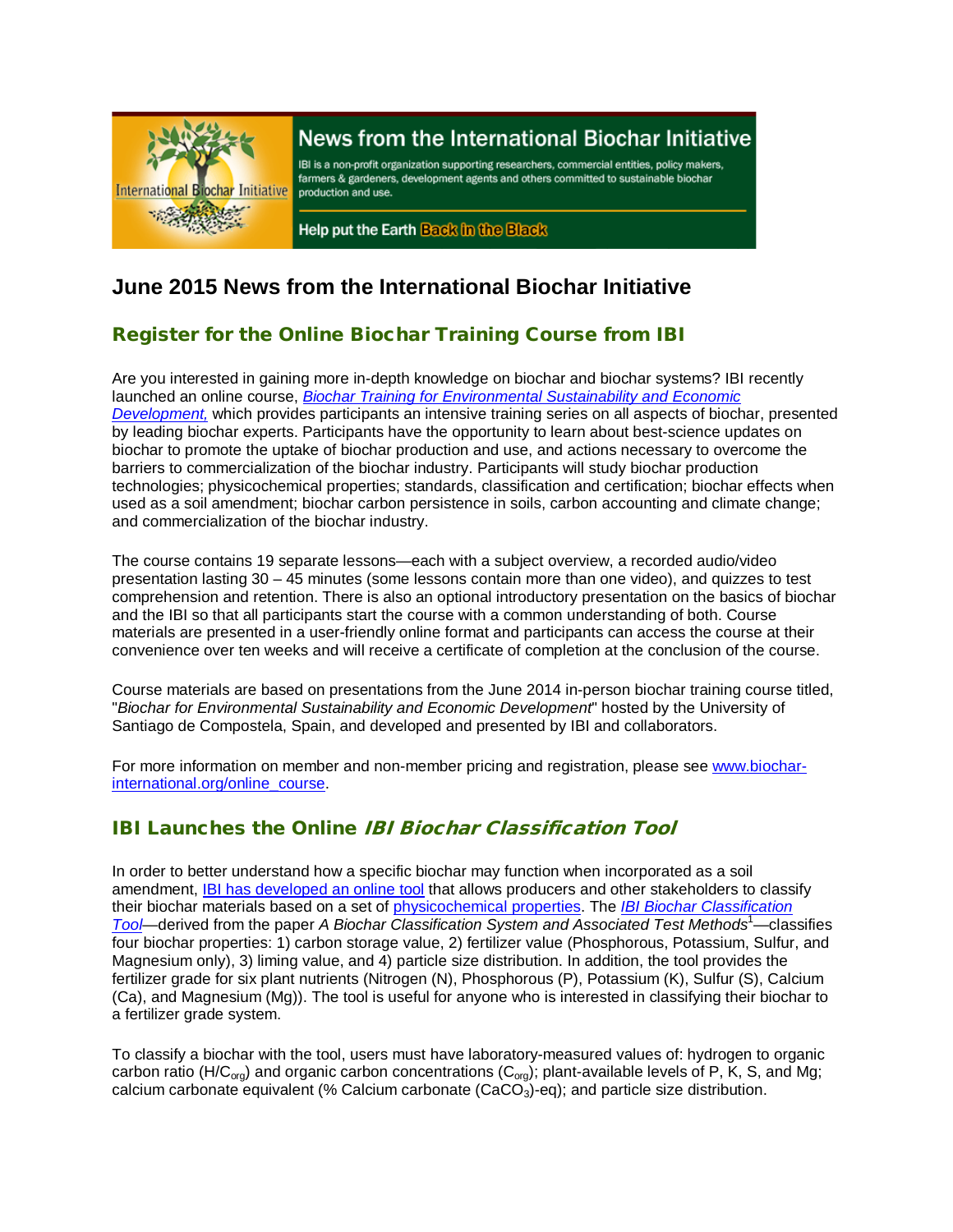To develop a fertilizer grade using the tool, users must have laboratory-measured values of total and plant-available levels of N, P, K, S, Ca, and Mg.

1 Camps Arbestain M, J.E. Amonette, B. Singh, T. Wang, H-P. Schmidt. 2015. *A Biochar Classification System and Associated Test Methods*. In: [Biochar for Environmental Management -](http://www.biochar-international.org/projects/book) Science and [Technology, 2nd edition](http://www.biochar-international.org/projects/book) J. Lehmann and S. Joseph (eds.). Routledge, New York.

# July IBI Webinar Series: Dr. Annette Cowie presents Bringing biochar to the carbon market: the role of science

Our July 2015 *IBI Webinar Series* event will feature Dr. Annette Cowie of NSW Department of Primary Industries, Australia. In a webinar titled *Bringing biochar to the carbon market: the role of science,* Dr. Cowie will discuss the hurdles that must be overcome for biochar projects to enter carbon markets, and the role that science plays in supporting the development of methodologies for calculating credits. She will describe the generic requirements of carbon markets, and the challenges and prospects for biochar projects in meeting these requirements. Dr. Cowie is currently working on the development of a methodology for quantifying the climate change benefits of biochar from poultry litter, for application in emissions reduction projects under Australia's Emissions Reduction Fund. [Please](https://attendee.gotowebinar.com/register/7980726352779708930)  click here [to register](https://attendee.gotowebinar.com/register/7980726352779708930) now for the webinar, scheduled for Wednesday, July 15, 2015 7:00 PM - 8:00 PM EDT (United States).



The June *IBI Webinar Series* event featured Josh Kearns, Director of Science for Aqueous Solutions, presenting *Low-cost water treatment using biochar*. Mr. Kearns highlighted that although microbial pathogens typically represent the most immediate threat to human health, a wide variety of toxic organic chemicals—such as pesticides, pharmaceutical residues, industrial wastes, manufacturing additives, fuel compounds, and disinfection by-products—impact drinking water sources worldwide. In many rural, remote, and developing community circumstances, treatment using biochar adsorbent is an affordable and locally available option for the control of organic chemical contaminants. Mr. Kearns discussed "lowtech" adsorbent biochar production from various feedstocks using small-scale devices such as gasifier cookstoves and drum ovens. He also reviewed guidelines for integrating biochar adsorption in small, multi-barrier treatment systems that address biological and chemical concerns for water quality.

IBI members can view this and all prior IBI Webinar Series presentations by logging into the IBI member's site at [https://ibi.memberclicks.net/login.](https://ibi.memberclicks.net/login) If you are not an IBI member and would like to join in order to view presentations, [please click here.](http://www.biochar-international.org/join)

For more information on IBI's Webinar Series, please see: [http://www.biochar-international.org/webinar\\_series.](http://ibi.memberclicks.net/message2/link/3b7fbc09-c4a7-4bda-994f-4e3b9cf57ba6/3)

### Biochar Briefs: News Roundup for June

We update the website weekly with new articles on biochar. For more information, please see: [http://www.biochar-international.org/newsbriefs.](http://ibi.memberclicks.net/message/urlRedir?id=61106&recip=2037fe9e-203a-4b7f-af3c-ac8774c71cbd)

#### **Australia**

[Temple Bruer Winery at Langhorne Creek in South Australia hopes to become Australia's first organic](http://www.abc.net.au/news/2015-06-09/arundo-organic-temple-bruer/6533036)  [and carbon neutral winery](http://www.abc.net.au/news/2015-06-09/arundo-organic-temple-bruer/6533036) by using biochar made from Arundo Donax, a plant that has long been considered a weed. Winery manager Barrie Williams said "One hectare can produce 45 tonnes of dry matter in a single growing season". They are mixing the biochar with compost prior to incorporation into soils and are hoping that the biochar addition not only improves crop yield, but also decreases irrigation.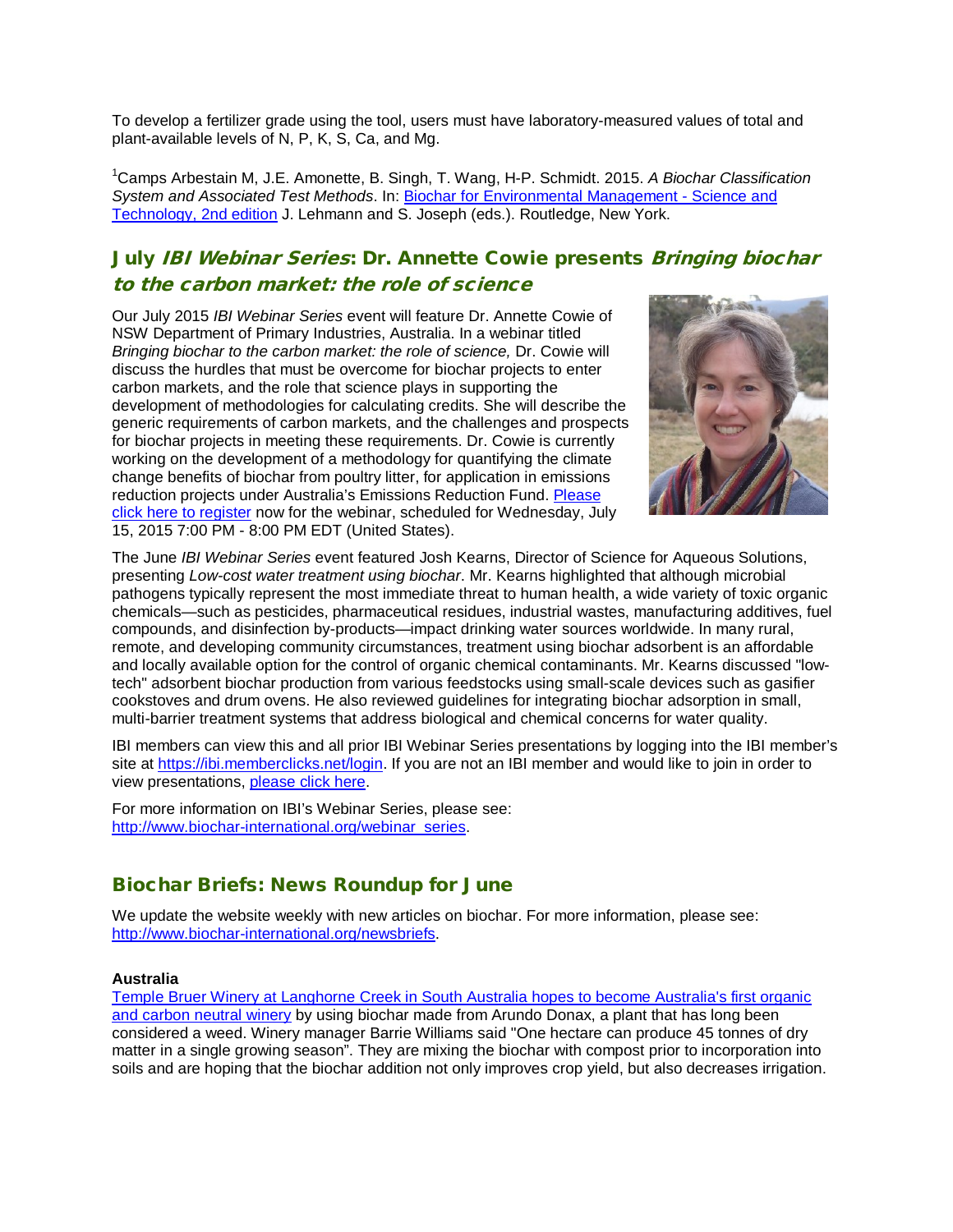#### **Senegal**

Farmer Alioune Diatta has been growing [onions in the sandy dry soils of northern Senegal](http://www.pbs.org/wgbh/nova/next/earth/biochar) for the last 20 years. His soils are nutrient poor and have water holding constraints, and to be able to produce his crops, Mr. Diatta uses biochar as a supplement. He initially heard about biochar in 2011 and then began spreading it on the worst parts of his land. "After I put on the biochar, I had a good harvest," he said.

# Opportunities in Biochar

- Propose a special session for the upcoming Asia Pacific Biochar Conference 2016; for more information, see<http://www.biochar.co.kr/>
- Take advantage of a free subscription to Biomass Magazine. More information is available at [http://www.biochar-international.org/node/5537.](http://www.biochar-international.org/node/5537)
- Download the open access biochar book: *Biochar Culture*, by Dr Sai Bhaskar Reddy Nakka. The text highlights the use of biochar in communities and its potential for increased sustainable agriculture in smaller scale farmsteads and homes, focusing on work in India. The book can be accessed at [http://www.biocharculture.com.](http://www.biocharculture.com/)
- Job postings in biochar (as well as research/educational opportunities) can be accessed at [http://www.biochar-international.org/network/jobs.](http://ibi.memberclicks.net/message/urlRedir?id=61120&recip=2037fe9e-203a-4b7f-af3c-ac8774c71cbd)
- Looking for potential grant funding? Check out the Terra Viva Grants Directory which develops and manages information about grants for agriculture, energy, environment, and natural resources in the world's developing countries at [http://www.terravivagrants.org/Home.](http://www.terravivagrants.org/Home)

## Upcoming Calendar Events

- June 24 27: Biochar: a sustainable solution for agriculture and environment at BiocharEXPO 2015. Location: Milan, Italy. For more information:<http://www.biochar-international.org/node/5950>
- July 5 10: Soil interfaces for sustainable development (with colloquium on Biochar in Agriculture and Environment). Location: McGill University, Montreal, Quebec, Canada. For more information: <http://www.biochar-international.org/node/6250>
- July 16 17: The Gasifier and Biochar Workshop. Location: Maysville, MO, USA. For more information:<http://www.biochar-international.org/node/6897>
- July 17: Livestock and Poultry Environmental (LPE) Learning Center: Educational Webcast Series. For more information:<http://www.biochar-international.org/node/6945>
- July 27 31: Stove Camp 2015. Location: Aprovecho Campus, OR, US. For more information: <http://www.biochar-international.org/node/6745>
- Aug 18 20: The 4th China International Biomass Energy Exhibition 2015. Location: Guangzhou, China. For more information:<http://www.biochar-international.org/node/6654>
- September 20 24: 5th International Symposium on Soil Organic Matter (SOM) 2015. Location: Göttingen, Germany. For more information:<http://www.biochar-international.org/node/5246>
- September 28 30: Joint International Biochar Symposium 2015. Location: Geisenheim, Germany. For more information:<http://www.biochar-international.org/node/6886>
- November 15 18: 2015 American Society of Agronomy meeting (includes 5 biochar sessions). Location: Minneapolis, MN, USA. For more information: <http://www.biochar-international.org/node/6553>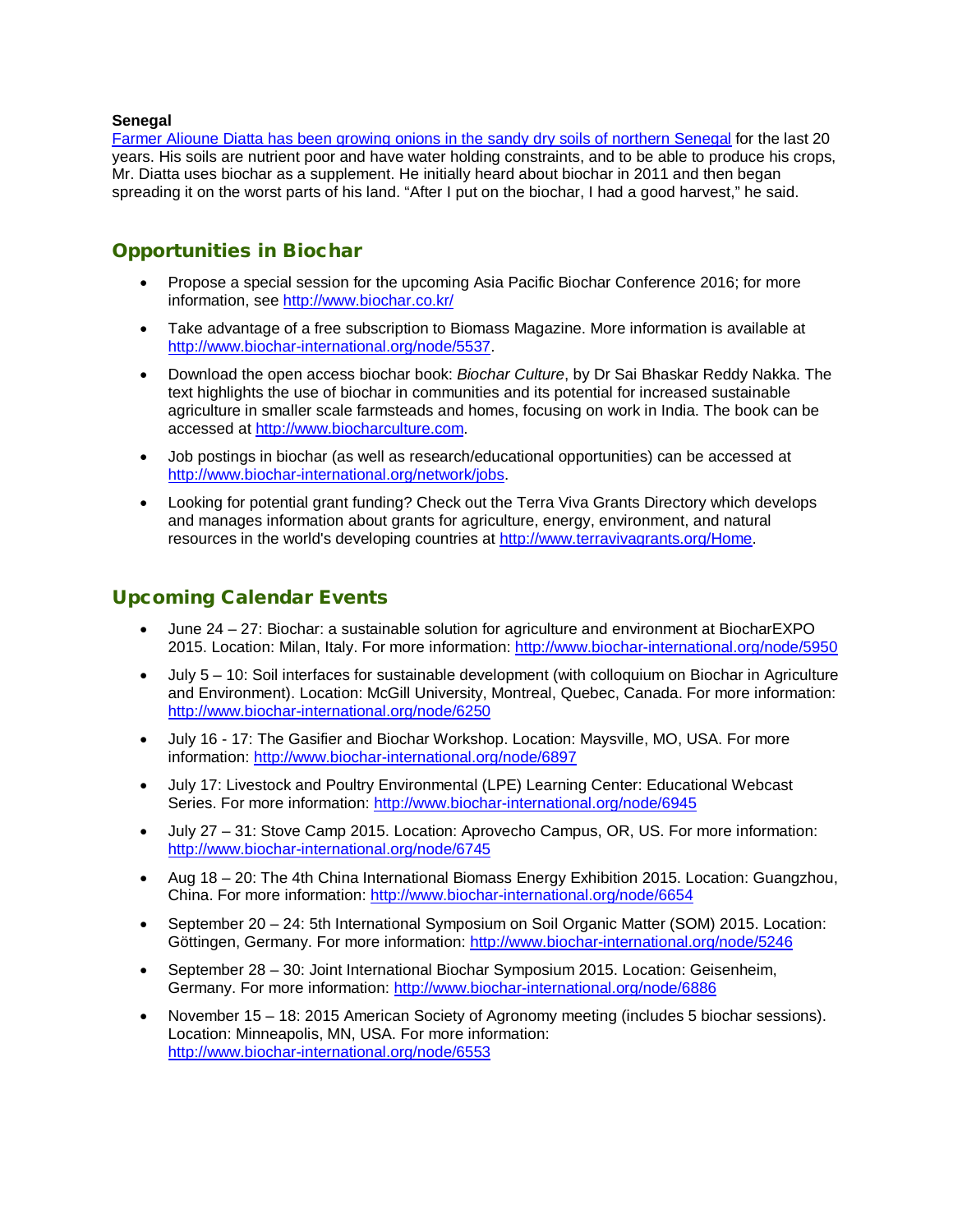See the **IBI Calendar page for more events**. To add an event to the calendar, send the information to [info@biochar-international.org.](http://ibi.memberclicks.net/message/urlRedir?id=61132&recip=2037fe9e-203a-4b7f-af3c-ac8774c71cbd)

### Recently Published Biochar Research

IBI tracks all published research on biochar and includes it in our [online bibliography.](http://ibi.memberclicks.net/message/urlRedir?id=24751&recip=be7c7021-8bab-4aa7-a274-1c95dcc834ca) The following articles were added in the last month. Please visit the website bibliography for more information on any of these articles. Due to copyright infringement laws, we cannot provide full copies of articles unless we have permission from the publisher. If you have published work that is not included, [please email us.](http://ibi.memberclicks.net/message/urlRedir?id=24748&recip=be7c7021-8bab-4aa7-a274-1c95dcc834ca)

Abiven, Samuel; Andreas Hund, Vegard Martinsen, Gerard Cornelissen (2015). Biochar amendment increases maize root surface areas and branching: a shovelomics study in Zambia. Plant and Soil. DOI 1007/s11104-015-2533-2

Ahmed, Mohammad Boshir; John L. Zhou, Huu Hao Ngo, Wenshan Guo (2015). Adsorptive removal of antibiotics from water and wastewater: Progress and challenges. Science of the Total Environment. DOI 10.1016/j.scitotenv.2015.05.130

Ali, Muhammad Aslam; P.J. Kim, K. Inubushi (2015). Mitigating yield-scaled greenhouse gas emissions through combined application of soil amendments: A comparative study between temperate and subtropical rice paddy soils. Science of the Total Environment. DOI 10.1016/j.scitotenv.2015.04.090

Allaire, Suzanne E.; Benjamin Baril, Anne Vanasse, Sébastien F. Lange, John MacKay, Donald L. Smith (2015). Carbon dynamics in a biochar-amended loamy soil under switchgrass. Canadian Journal of Soil Science. DOI 10.4141/cjss-2014-042

Ashworth, Amanda Joy (2015). Enhancing the Sustainability of Integrated Biofuel Feedstock Production Systems. Tennessee Research and Creative Exchange; [http://trace.tennessee.edu/utk\\_graddiss/3320/](http://trace.tennessee.edu/utk_graddiss/3320/)

Baek, Ye-Seul; Lee, Jai-Young; Park, Seong-Kyu; Bae, Sunyoung (2015). The Characteristics of the Biochar with the Synthetic Food Waste and Wood Waste for Soil Contaminated with Heavy Metals. Journal of Soil and Groundwater Environment. DOI 10.7857/JSGE.2014.19.1.001

Bamminger, Chris; Poll, Christian; Högy, Petra; Kandeler, Ellen; and Marhan, Sven (2015). The role of biochar and elevated soil temperature in affecting microbial abundance and growth of Brassica napus in an agroecosystem

Bandara, Tharanga; Bhagya Hewage, Indika Herath, Prasanna Kumarathilaka, Priyantha Yapa, Chandima Wekumbura, Prasanna Rajakaruna, Shiromi Dissanayake, Meththika Vithanage (2014). Role of Woody Biochar on Soil Microbial Activities, Organic Fraction and Heavy Metal Immobilization in Serpentine Soil Driving Research Towards Economy: Opportunities And Challenges; [http://www.researchgate.net/profile/Tharanga\\_Bandara2/publication/276954702\\_ROLE\\_OF\\_WOODY\\_BI](http://www.researchgate.net/profile/Tharanga_Bandara2/publication/276954702_ROLE_OF_WOODY_BIOCHAR_ON_SOIL_MICROBIAL_ACTIVITIES_ORGANIC_FRACTION_AND_HEAVY_METAL_IMMOBILIZATION_IN_SERPENTNE_SOIL/links/555c8ee408ae86c06b5d3913.pdf) [OCHAR\\_ON\\_SOIL\\_MICROBIAL\\_ACTIVITIES\\_ORGANIC\\_FRACTION\\_AND\\_HEAVY\\_METAL\\_IMMOBIL](http://www.researchgate.net/profile/Tharanga_Bandara2/publication/276954702_ROLE_OF_WOODY_BIOCHAR_ON_SOIL_MICROBIAL_ACTIVITIES_ORGANIC_FRACTION_AND_HEAVY_METAL_IMMOBILIZATION_IN_SERPENTNE_SOIL/links/555c8ee408ae86c06b5d3913.pdf) [IZATION\\_IN\\_SERPENTNE\\_SOIL/links/555c8ee408ae86c06b5d3913.pdf](http://www.researchgate.net/profile/Tharanga_Bandara2/publication/276954702_ROLE_OF_WOODY_BIOCHAR_ON_SOIL_MICROBIAL_ACTIVITIES_ORGANIC_FRACTION_AND_HEAVY_METAL_IMMOBILIZATION_IN_SERPENTNE_SOIL/links/555c8ee408ae86c06b5d3913.pdf)

Bettendorf, Torsten, Claudia Wendland, and Thorsten Schuetze (2015). Chapter III: Terra Preta Sanitation systems and technologies." Terra Preta Sanitation: 62.

Brendová, Katerina; Pavel Tlustoš, Jirina Száková (2015). Can Biochar From Contaminated Biomass Be Applied Into Soil for Remediation Purposes? Water, Air, & Soil Pollution. DOI 10.1007/s11270-015-2456- 9

Brennan, Raymond B.; Mark G. Healy, Owen Fenton, Gary J. Lanigan (2015). The Effect of Chemical Amendments Used for Phosphorus Abatement on Greenhouse Gas and Ammonia Emissions from Dairy Cattle Slurry: Synergies and Pollution Swapping. Plos One. DOI 10.1371/journal.pone.0111965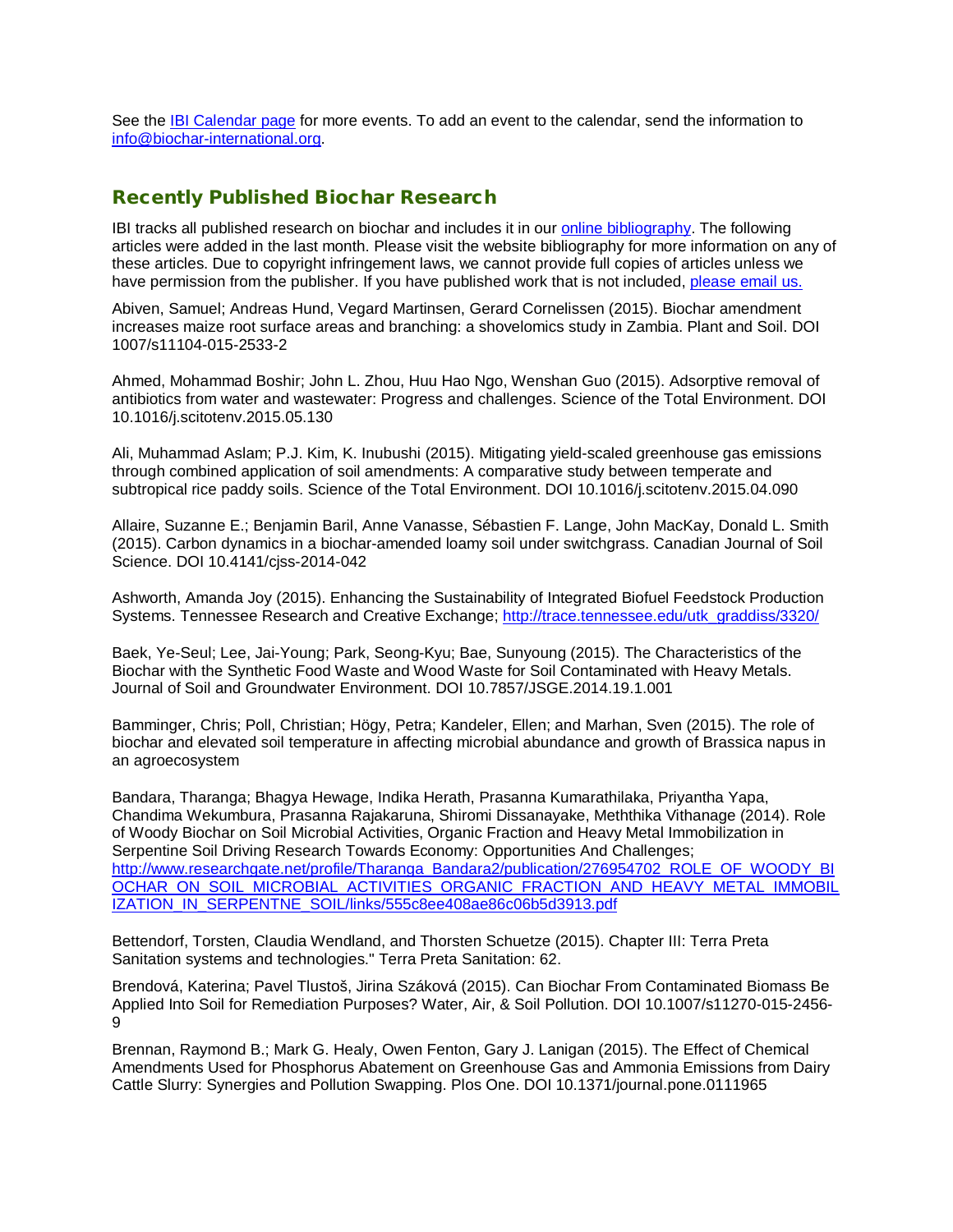Butphu, Sucharat; Banyong Toomsan,Georg Cadisch, Frank Rasche, Wanwipa Kaewpradit (2015). Impact of biochar application on upland rice production, N use efficiency and greenhouse gas emissions in a rotation system with sugarcane. Food Security Center; [https://fsc.uni-hohenheim.de/fileadmin/einrichtungen/fsc/FSC\\_Brief\\_No.27.pdf](https://fsc.uni-hohenheim.de/fileadmin/einrichtungen/fsc/FSC_Brief_No.27.pdf)

Carnaje, N. P.; Amparado, R. F., Jr.; Malaluan, R. M. (2015). Amending acidic soil with bamboo (Bambusa blumeana) biochar: effect on mung bean (Vigna radiata) growth rate and yield. AES Bioflux

Chaganti, Vijayasatya N.; David M. Crohn (2015). Evaluating the relative contribution of physiochemical and biological factors in ameliorating a saline–sodic soil amended with composts and biochar and leached with reclaimed water. Geoderma. DOI 10.1016/j.geoderma.2015.05.005

Chaganti, Vijayasatya N.; David M. Crohn, Jirka Šimunek (2015). Leaching and reclamation of a biochar and compost amended saline–sodic soil with moderate SAR reclaimed water. Agricultural Water Management. DOI 10.1016/j.agwat.2015.05.016

Chen, Gui-jie; Chuan-yi Peng, Jiang-yu Fang, Yang-yang Dong, Xiao-hui Zhu & Hui-mei Cai (2015). Biosorption of fluoride from drinking water using spent mushroom compost biochar coated with aluminum hydroxide. Desalination and Water Treatment. DOI 10.1080/19443994.2015.1049959

Chen, Yanhua; Liàoshàngqiáng, Liyànméi, Zhang Qian, Guo Ning, Zhang Lin,Yang Jungang, Sun Yan Xin (2015). Impacts of Biochar and Garden Waste Compost on Greenhouse Vegetables: I. Soil Physicochemical Properties and Vegetable Yields. Journal of Agro-Environment Science; [http://www.aes.org.cn/nyhjkxxb/ch/reader/view\\_abstract.aspx?file\\_no=20150514](http://www.aes.org.cn/nyhjkxxb/ch/reader/view_abstract.aspx?file_no=20150514)

Chen, Zaiming; Xin Xiao, Baoliang Chen, and Lizhong Zhu (2015). Quantification of Chemical States, Dissociation Constants and Contents of Oxygen-containing Groups on the Surface of Biochars Produced at Different Temperatures. Environmental Science & Technology

Chényùzhen; Wang Feng, You Zhiming, Wu Zhidan, Jiangfu Ying, Zhang Lei, WENG Bo-qi (2015). Effects of Biochar on CO2 and N2O Emissions from Tea Garden Soils. Journal of Agro-Environment Science. DOI 10.11654/jaes.2015.05.026

Ch'ng, H. Y.; Osumanu Haruna Ahmed; Nik Muhamad, A. M. (2014). Biochar and compost influence the phosphorus availability, nutrients uptake, and growth of maize (Zea mays L.) in tropical acid soil. Pakistan Journal of Agricultural Sciences 2014

Chunfei Wu, Vitaliy L. Budarin, Meihong Wang, Vida Sharifi, Mark J. Gronnow, Yajue Wu, Jim Swithenbank, James H. Clark, Paul T. Williams (2015). CO2 gasification of bio-char derived from conventional and microwave pyrolysis. Applied Energy. DOI 10.1016/j.apenergy.2015.04.075

Conversa, Giulia; Anna Bonasia, Corrado Lazzizera and Antonio Elia (2015). Influence of biochar, mycorrhizal inoculation and fertilizer rate on growth and flowering of pelargonium (Pelargonium zonale L.) plants. Frontiers in Plant Science[; http://journal.frontiersin.org/article/10.3389/fpls.2015.00429/pdf](http://journal.frontiersin.org/article/10.3389/fpls.2015.00429/pdf)

Conz, Rafaela Feola (2015). Characterization of feedstocks and biochars for agricultural use. Thesis: Escola Superior de Agricultura Luiz de Queiroz; [http://www.teses.usp.br/teses/disponiveis/11/11140/tde-](http://www.teses.usp.br/teses/disponiveis/11/11140/tde-13052015-142608/en.php)[13052015-142608/en.php](http://www.teses.usp.br/teses/disponiveis/11/11140/tde-13052015-142608/en.php)

Day, Ryan M. (2015). Effects of Biochar on Soil Water Retention, pH and Radish (Raphanus sativus) Plant Growth; [http://digitalcommons.georgiasouthern.edu/research\\_symposium/2015/2015/104](http://digitalcommons.georgiasouthern.edu/research_symposium/2015/2015/104)

de Andrade, Cristiano Alberto; Maria Paula Silveira Bibar, Aline Reneé Coscione, Adriana Marlene Moreno Pires, Álvaro Guedes Soares (2015). Mineralização e efeitos de biocarvão de cama de frango sobre a capacidade de troca catiônica do solo. Pesquisa Agropecuaria Brasileira; <http://seer.sct.embrapa.br/index.php/pab/article/view/20488>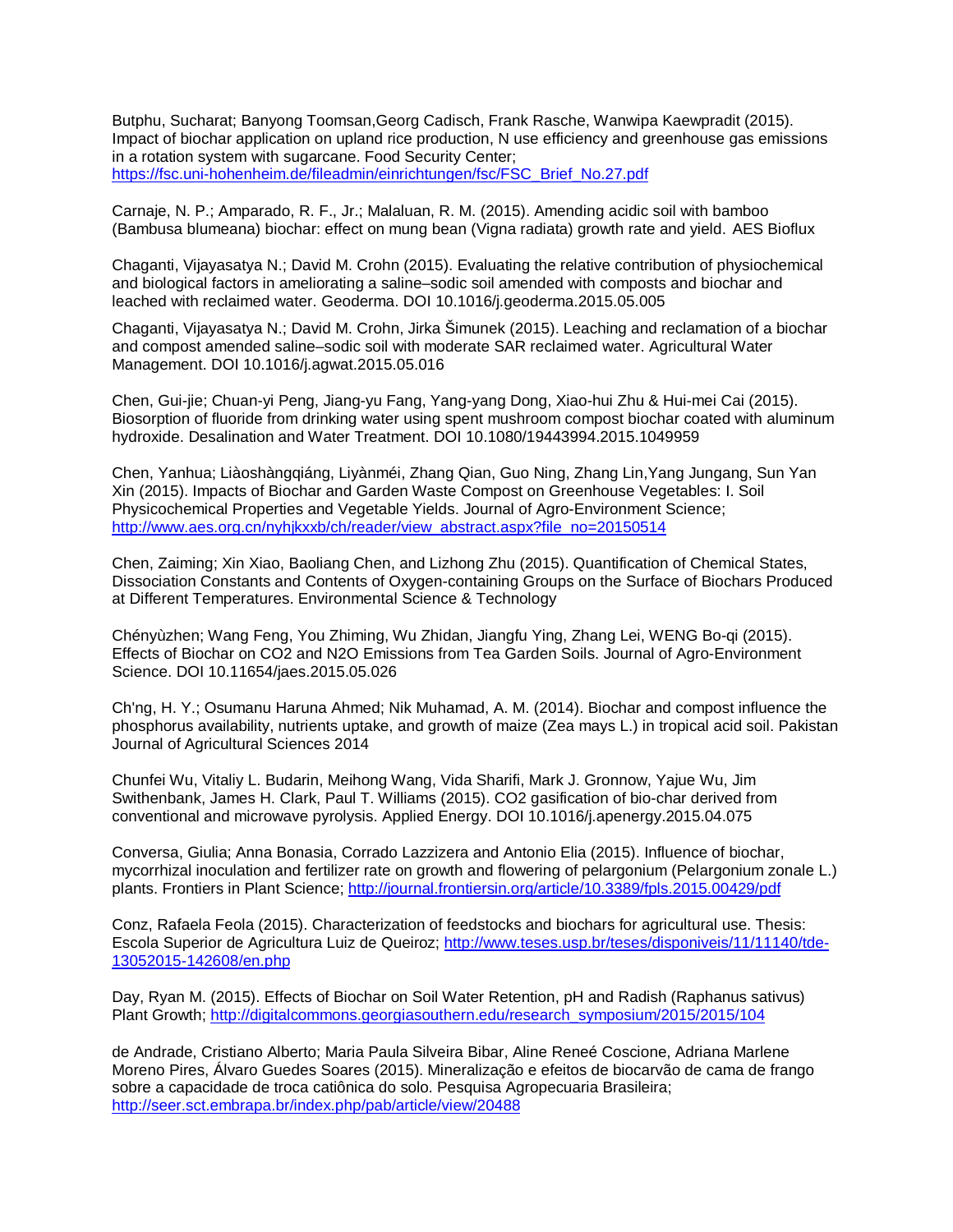del-Campo, B.G.; M.D. Morris, D.A. Laird, M.M. Kieffer, R.C. Brown (2015). Optimizing the production of activated carbon from fast pyrolysis char. Technology; <http://www.worldscientific.com/doi/abs/10.1142/S2339547815400026>

DeVallance, David B; Gloria S Oporto; Patrick Quigley (2015). Investigation of hardwood biochar as a replacement for wood flour in wood–polypropylene composites. Journal of Elastomers and Plastics. DOI 10.1177/0095244315589655

Devi, Parmila; Anil K. Saroha (2015). Effect of pyrolysis temperature on polycyclic aromatic hydrocarbons toxicity and sorption behaviour of biochars prepared by pyrolysis of paper mill effluent treatment plant sludge. Bioresource Technology. DOI 10.1016/j.biortech.2015.05.084

Dote, Y.; T. Sekito, K. Ueda, R. Sakamoto, T. Suzukic and S. Sano (2015). Removal of ammonia from aqueous solution for swine wastewater with swine manure compost-based char. Water Practice & Technology;<http://www.iwaponline.com/wpt/010/wpt0100409.htm>

Ekebafe, Marian Osazoduwa; Ekebafe, Lawrence Olu; Ugbesia, Stella Omozee (2015). Biochar composts and composites. Science Progress. DOI 10.3184/003685015X14301544319061

El-Naggar, Ahmed H.; Adel R.A. Usman, Abdulrasoul Al-Omran, Yong Sik Ok, Mahtab Ahmad, Mohammad I. Al-Wabel (2015). Carbon mineralization and nutrient availability in calcareous sandy soils amended with woody waste biochar. Chemosphere. DOI 10.1016/j.chemosphere.2015.05.052

Elbana, Tamer A.; Somaia G. Mohammad, and Sahar M. Ahmed (2015). Chromium removal from industrial wastewater using biochar materials: kinetic batch experiments. CONFERENCE PAPER · MAY 2015;

[http://www.researchgate.net/profile/Tamer\\_Elbana/publication/277624444\\_Chromium\\_removal\\_from\\_ind](http://www.researchgate.net/profile/Tamer_Elbana/publication/277624444_Chromium_removal_from_industrial_wastewater_using_biochar_materials_kinetic_batch_experiments/links/556ffaea08aec226830abac9.pdf) [ustrial\\_wastewater\\_using\\_biochar\\_materials\\_kinetic\\_batch\\_experiments/links/556ffaea08aec226830abac](http://www.researchgate.net/profile/Tamer_Elbana/publication/277624444_Chromium_removal_from_industrial_wastewater_using_biochar_materials_kinetic_batch_experiments/links/556ffaea08aec226830abac9.pdf) [9.pdf](http://www.researchgate.net/profile/Tamer_Elbana/publication/277624444_Chromium_removal_from_industrial_wastewater_using_biochar_materials_kinetic_batch_experiments/links/556ffaea08aec226830abac9.pdf)

Fei Lian, Binbin Sun, Xi Chen, Lingyan Zhu, Zhongqi Liu, Baoshan Xing (2015). Effect of humic acid (HA) on sulfonamide sorption by biochars. Environmental Pollution. DOI 10.1016/j.envpol.2015.05.030

Fengsa Zhou, Hong Wang, Sheng'en Fang, Weihua Zhang, Rongliang Qiu (2015). Pb(II), Cr(VI) and atrazine sorption behavior on sludge-derived biochar: role of humic acids. Environmental Science and Pollution Research. DOI 10.1007/s11356-015-4818-7

Gebhardt, Martha Mary (2015). Soil Amendment Effects on Degraded Soils and Consequences for Plant Growth and Soil Microbial Communities Thesis: The University of Arizona; <http://arizona.openrepository.com/arizona/handle/10150/556614>

Gerlach, Achim; Hans-Peter Schmidt (2015). The use of biochar in cattle farming. the Biochar Journal; <http://www.biochar-journal.org/en/ct/9>

Gimhyeoksu; Gimgwonrae, Yiyeongyu, Og-yongsig, Kim Won-il, Gimgyehun (2015). Immobilization of Lead by Biochar Bead in Agricultural Soil. Society of Soil Science and Fertilizer soil of the Republic of Korea enacted Day celebrations and Conference Papers; <http://www.dbpia.co.kr/Journal/ArticleDetail/3673619>

Glaser, Bruno, and Friedemann Klimek (2015). Chapter I: Historical and scientific re-discovery of Terra Preta do Indio. Terra Preta Sanitation: 16; [https://www.dbu.de/phpTemplates/publikationen/pdf/180615110354odmi.pdf#page=16](https://www.dbu.de/phpTemplates/publikationen/pdf/180615110354odmi.pdf%23page=16)

Graber, E. R.; L. Tsechansky, E. Mayzlish-Gati, R. Shema, H. Koltai (2015). A humic substances product extracted from biochar reduces Arabidopsis root hair density and length under P-sufficient and Pstarvation conditions. Plant and Soil. DOI 10.1007/s11104-015-2524-3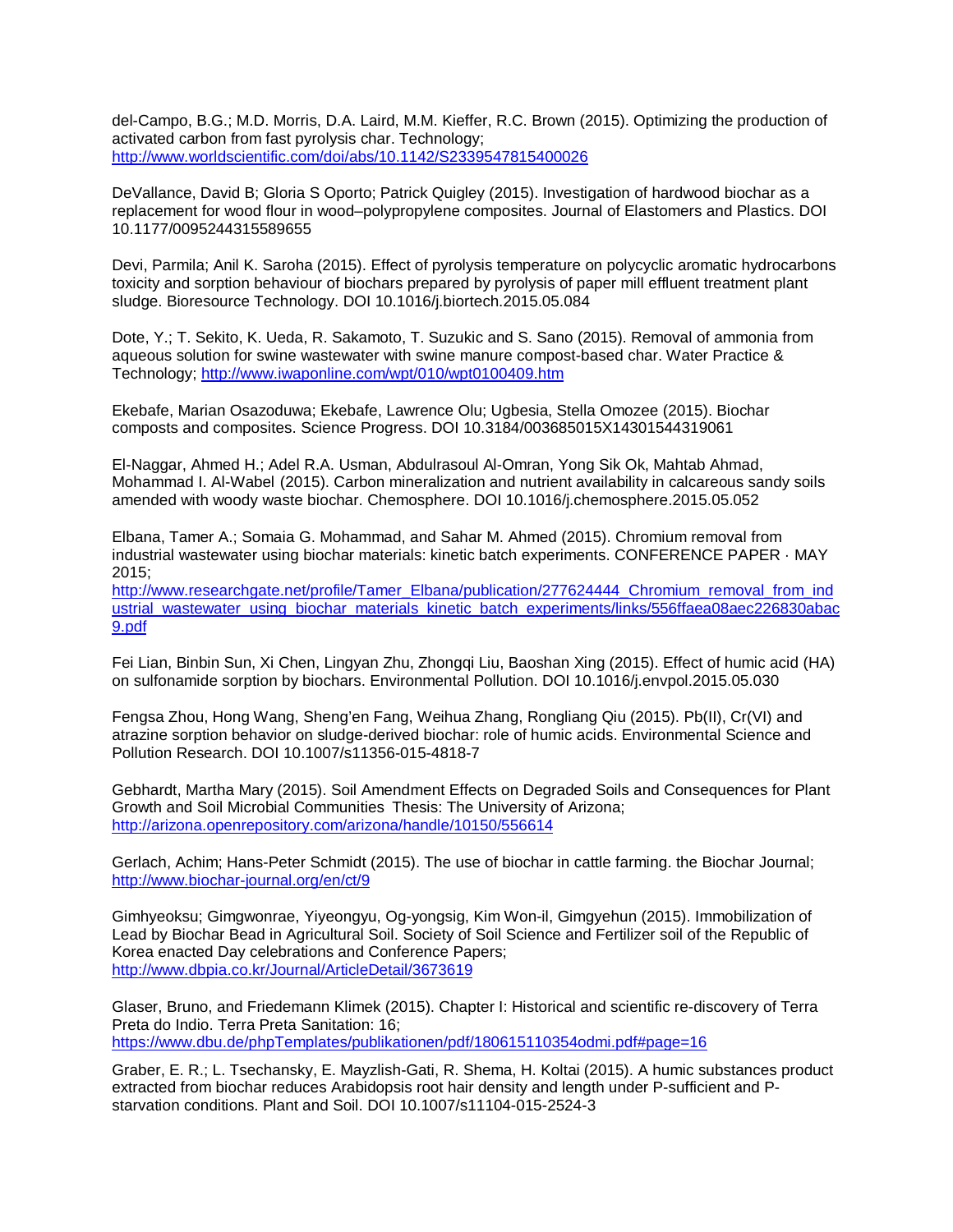Gul, Shazia; Alia Naz, Iftikhar Fareed, Muhammad Irshad (2015). Reducing Heavy Metals Extraction from Contaminated Soils Using Organic and Inorganic Amendments - a Review. Pol. J. Environ. Stud.; <http://www.pjoes.com/pdf/24.3/Pol.J.Environ.Stud.Vol.24.No.3.1423-1426.pdf>

Gunasekara, W. A. K. M.; Ganehenege, M. Y. U. (2015). Utilization of Treated Sugarcane Bagasse for Heavy Metal Trapping. Proceedings Peradeniya University International Research Sessions; <http://www.dlib.pdn.ac.lk/archive/handle/1/5020>

Hall, Kathleen E.; Chittaranjan Ray, Seo Jin Ki, Kurt A. Spokas, William C. Koskinen (2015). Pesticide sorption and leaching potential on three Hawaiian soils. Journal of Environmental Management. DOI 10.1016/j.jenvman.2015.04.046

Han Qiao Liu, Xian Xu, Zhen Hua Wu, Guo Xia Wei, Lei Sun (2015). Removal of Heavy Metals from Aqueous Solution Using Biochar Derived from Biomass and Sewage Sludge. Applied Mechanics and Materials. DOI 10.4028/www.scientific.net/AMM.768.89

Hilbers, Tim J.; Zhouhong Wang, Brennan Pecha, Roel J.M. Westerhof, Sascha R.A. Kersten, Manuel Raul Pelaez-Samaniego, Manuel Garcia-Perez (2015). Cellulose-Lignin interactions during slow and fast pyrolysis. Journal of Analytical and Applied Pyrolysis. DOI 10.1016/j.jaap.2015.05.020

Hoffman, Thomas C. (2015). Pyrolysis for Estrogens Removal from Wastewater Solids. Thesis: Marquette University, Department of Civil Engineering; [http://epublications.marquette.edu/theses\\_open/294](http://epublications.marquette.edu/theses_open/294)

Hossain, Mustafa K.; Vladimir Strezov, Lester McCormick, Peter F. Nelson (2015). Wastewater sludge and sludge biochar addition to soils for biomass production from Hyparrhenia hirta. Ecological Engineering. DOI 10.1016/j.ecoleng.2015.05.014

Huggins, Tyler M.; Jeremy J. Pietron, Heming Wang, Zhiyong Jason Ren, Justin C. Biffinger (2015). Graphitic Biochar as a cathode electrocatalyst support for microbial fuel cells. Bioresource Technology. DOI 10.1016/j.biortech.2015.06.012

Idris, Juferi Bin (2015). Study on Biochar Production from Empty Fruit Bunch Biomass Under Self-Sustained Carbonization for the Development of Yamasen Carbonization Oven. Thesis: Kyushu Institute of Technology Academic Repository

Ippolito, J.A.; T.F. Ducey, K.B. Cantrell, J.M. Novak, R.D. Lentz (2015). Designer, acidic biochar influences calcareous soil characteristics. Chemosphere. DOI 10.1016/j.chemosphere.2015.05.092

Ippolito, J.A.; M.E. Stromberger, R.D. Lentz, R.S. Dungan (2015). Hardwood biochar and manure coapplication to a calcareous soil. Chemosphere. DOI 10.1016/j.chemosphere.2015.05.039

Jeong, Chang Yoon; Syam K. Dodla, Jim J. Wang (2015). Fundamental and molecular composition characteristics of biochars produced from sugarcane and rice crop residues and by-products. Chemosphere. DOI 10.1016/j.chemosphere.2015.05.084

Jiang, Yu Feng; Hang Sun, Uwamungu J. Yves, Hong Li, Xue Fei Hu (2015). Impact of biochar produced from post-harvest residue on the adsorption behavior of diesel oil on loess soil. Environmental Geochemistry and Health. DOI 10.1007/s10653-015-9712-1

Jingjing Chen, Hyunjin Kim, Gayoung Yoo (2015). Effects of Biochar Addition on CO2 and N2O Emissions following Fertilizer Application to a Cultivated Grassland Soil. Plos One. DOI 10.1371/journal.pone.0126841

Jung, Kyung-Won; Min-Jin Hwang, Tae-Un Jeong, Kyu-Hong Ahn (2015). A novel approach for preparation of modified-biochar derived from marine macroalgae: Dual purpose electro-modification for improvement of surface area and metal impregnation. Bioresource Technology. DOI 10.1016/j.biortech.2015.05.052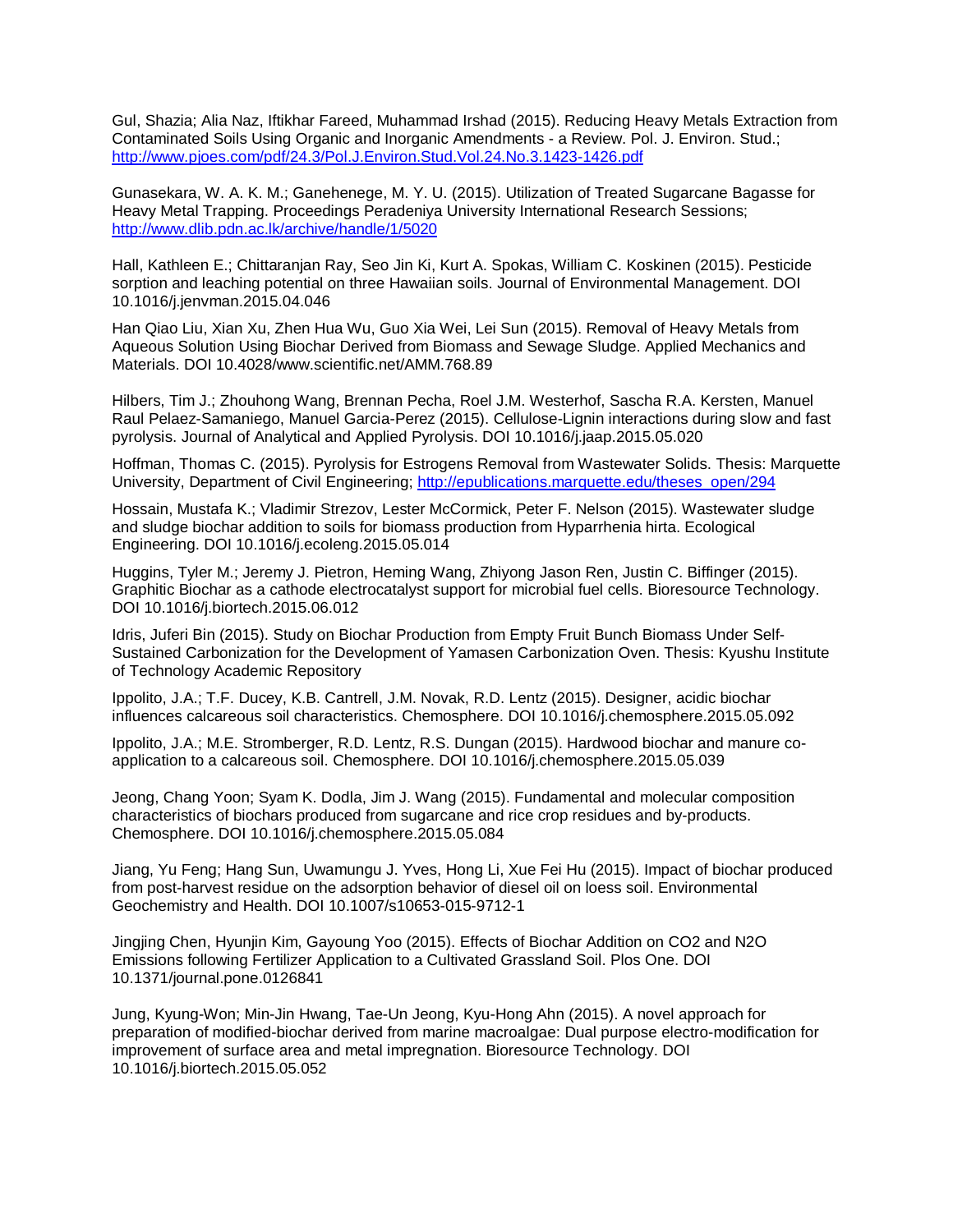Kammann, Claudia I.; Hans-Peter Schmidt, Nicole Messerschmidt, Sebastian Linsel, Christoph Müller, Hans-Werner Koyro, Pellegrino Conte & Joseph Stephen (2014). Plant growth improvement mediated by nitrate capture in co-composted biochar. Scientific Reports 2014; [http://www.researchgate.net/profile/Pellegrino\\_Conte/publication/276992968\\_Plant\\_growth\\_improvement](http://www.researchgate.net/profile/Pellegrino_Conte/publication/276992968_Plant_growth_improvement_mediated_by_nitrate_capture_in_co-composted_biochar/links/555cc1a408ae8c0cab2a666f.pdf) [\\_mediated\\_by\\_nitrate\\_capture\\_in\\_co-composted\\_biochar/links/555cc1a408ae8c0cab2a666f.pdf](http://www.researchgate.net/profile/Pellegrino_Conte/publication/276992968_Plant_growth_improvement_mediated_by_nitrate_capture_in_co-composted_biochar/links/555cc1a408ae8c0cab2a666f.pdf)

Kammann, Claudia I.; Hans-Peter Schmidt, Nicole Messerschmidt, Sebastian Linsel, Diedrich Steffens, Christoph Müller, Hans-Werner Koyro, Pellegrino Conte & Stephen Joseph (2015). Plant growth improvement mediated by nitrate capture in co-composted biochar. Supplementary information to MS; <http://www.nature.com/srep/2015/150609/srep11080/extref/srep11080-s1.doc>

Kanig, Maximilian (2015). Evaluierung statistischer Methoden zum Vergleich von Biokohlekomposten mit kleinen Stichproben am Beispiel des Wachstums von Nutzpflanzen unter Gewächshausbedingungen; http://www.researchgate.net/profile/Maximilian\_Kanig/publication/277954808\_Evaluierung\_statistischer Methoden zum Vergleich von Biokohlekomposten mit kleinen Stichproben am Beispiel des Wachst [ums\\_von\\_Nutzpflanzen\\_unter\\_Gewchshausbedingungen/links/5577308f08aeacff20004803.pdf](http://www.researchgate.net/profile/Maximilian_Kanig/publication/277954808_Evaluierung_statistischer_Methoden_zum_Vergleich_von_Biokohlekomposten_mit_kleinen_Stichproben_am_Beispiel_des_Wachstums_von_Nutzpflanzen_unter_Gewchshausbedingungen/links/5577308f08aeacff20004803.pdf)

Kargar, Maryam; O. Grant Clark, William H. Hendershot, Pierre Jutras, Shiv O. Prasher (2015). Immobilization of Trace Metals in Contaminated Urban Soil Amended with Compost and Biochar. Water, Air, & Soil Pollution. DOI 10.1007/s11270-015-2450-2

Khairnar, Kaushal (2015). Effect of different organic amendments on soil quality, vines growth, grape production and wine quality of mechanically pruned vineyards. Thesis: Technical University of Lisbon; <https://www.repository.utl.pt/handle/10400.5/8632>

Khan, Naser; Ian Clark, Miguel A. Sánchez-Monedero, Syd Shea, Sebastian Meier, Fangjie Qi, Rai S. Kookana, Nanthi Bolan (2015). Physical and chemical properties of biochars co-composted with biowastes and incubated with a chicken litter compost. Chemosphere. DOI 10.1016/j.chemosphere.2015.05.065

Krishnakumar S.; Rajalakshmi, G.; Balaganesh, B. (2015). Effect of black carbon in germination of maize seeds. Environment and Ecology.

Larson, Richard A.; Sharma, B.K. (2015). Antioxidants from Wood-derived Pyrolyzates (Bio-oils) Report: RR Series (Illinois Sustainable Technology Center)[; https://www.ideals.illinois.edu/handle/2142/77812](https://www.ideals.illinois.edu/handle/2142/77812)

Lei Luo, Chuang Xu, Zien Chen, Shuzhen Zhang (2015). Properties of biomass-derived biochars: Combined effects of operating conditions and biomass types. Bioresource Technology. DOI 10.1016/j.biortech.2015.05.054

Li, Jianfa; Saijun Li, Huaping Dong, Shengshuang Yang, Yimin Li, and Jiaxing Zhong (2015). Role of Alumina and Montmorillonite in Changing the Sorption of Herbicides to Biochars. Journal of Agricultural and Food Chemistry. DOI 10.1021/acs.jafc.5b01654

Li Jiang Zhou; Zhang Qing Zhong; Lou Yi Lai; Zhang Li Meng; Du Zhang Liu; Liu Xing Ren; Wang Yi Ding (2015). Effects of biochar addition on nutrient leaching loss of typical tobacco-planting soils in Yunnan Province, China. Journal of Agricultural Resources and Environment

Liang Hei, Hui Wang, Qi Tang Wu, Wei Peng Yu (2015). Safe Utilization of Municipal Sewage Sludge in Agriculture and ForestryApplied Mechanics and Materials. DOI 10.4028/www.scientific.net/AMM.768.542

Liruìyuè; Chén Dé, Li Lian Qing, Genxing, Chen Jianqing, Guo Hu (2015). Adsorption of Pb2+ and Cd2+ in Aqueous Solution by Biochars Derived from Different Crop Residues. Journal of Agro-Environment Science; [http://www.aes.org.cn/nyhjkxxb/ch/reader/view\\_abstract.aspx?file\\_no=20150525](http://www.aes.org.cn/nyhjkxxb/ch/reader/view_abstract.aspx?file_no=20150525)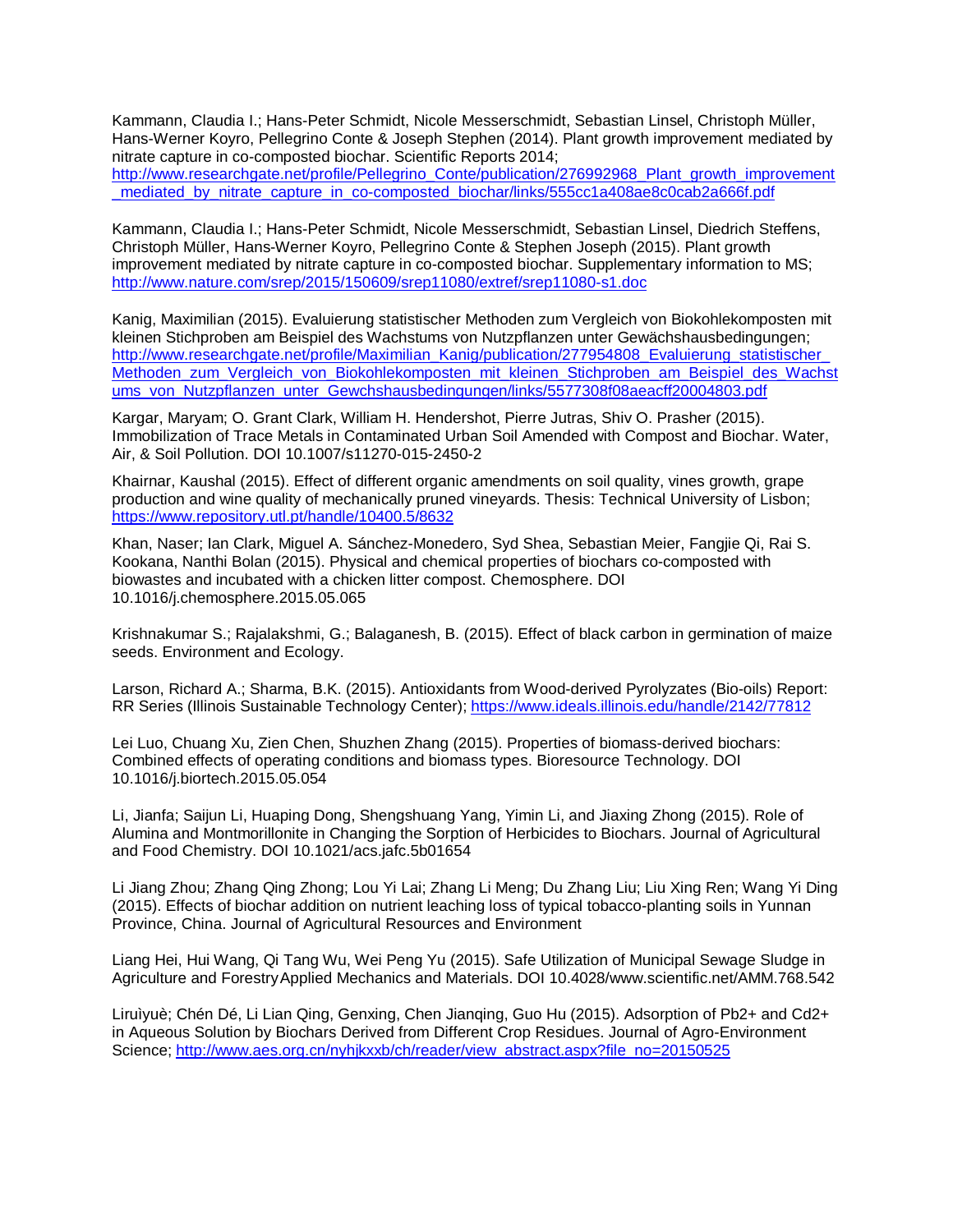Liu Chao, Wei Yong-xia (2015). Effects of Straw Biochar on Growth and Development and Water Consumption Rule of Maize in Cold Black Soil Region. China Rural Water and Hydropower; [http://d.wanfangdata.com.cn/periodical\\_zgncslsd201504002.aspx](http://d.wanfangdata.com.cn/periodical_zgncslsd201504002.aspx)

Liu YX, Lyu HH, Shi Y, Wang YF, Zhong ZK, Yang SM (2015). Effects of biochar on soil nutrients leaching and potential mechanisms: A review. The Journal of Applied Ecology; <http://europepmc.org/abstract/med/25985683>

Liu, Zhengang; Guanghua Han (2015). Production of solid fuel biochar from waste biomass by low temperature pyrolysis. Fuel. DOI 10.1016/j.fuel.2015.05.032

Liyi Ye, Jingmiao Zhang, Jie Zhao, Zhiming Luo, Song Tu, Yingwu Yin (2015). Properties of biochar obtained from pyrolysis of bamboo shoot shell. Journal of Analytical and Applied Pyrolysis. DOI 10.1016/j.jaap.2015.05.016

Lizhi He, Shiliang Fan, Karin Müller, Guotao Hu, Huagang Huang, Xiaokai Zhang, Xiaoming Lin, Lei Che, Hailong Wang (2015). Biochar reduces the bioavailability of di-(2-ethylhexyl) phthalate in soil. Chemosphere. DOI 10.1016/j.chemosphere.2015.05.064

Luo Yuan, Xiong De-zhong (2015). The Research Advance in Application Effect of Soil Conditioners. Journal of Anhui Agricultural Sciences; [http://d.wanfangdata.com.cn/periodical\\_ahnykx201513030.aspx](http://d.wanfangdata.com.cn/periodical_ahnykx201513030.aspx)

Ma Feng Feng; Zhao BaoWei; Zhong JinKui; Diao JingRu; Zhang Yi (2015). Characteristics phosphate adsorption onto biochars derived from dairy manure and its influencing factors. China Environmental **Science** 

Ma Tie Zheng; Ma YouHua; Fu HuanHuan; Wang Qiang; Xu LuLu; Nie JingRu; Yu QianQian (2015). Remediation of biological organic fertilizer and biochar in paddy soil contaminated by Cd and Pb. Journal of Agricultural Resources and Environment

Maftu'ah, Eni; Dedi Nursyamsi (2015). Potensi berbagai bahan organik rawa sebagai sumber biochar. Pros Sem Nas Masy Biodiv Indon;<http://biodiversitas.mipa.uns.ac.id/M/M0104/M010417.pdf>

Mahar, A.; Wang Ping, Li Rong-Hua and Zhang Zeng-Qiang (2015). Immobilization of lead and cadmium in contaminated soil using amendments: A review. Pedosphere

Manna, Suman & Neera Singh (2015). Effect of wheat and rice straw biochars on pyrazosulfuron-ethyl sorption and persistence in a sandy loam soil. Journal of Environmental Science and Health, Part B: Pesticides, Food Contaminants, and Agricultural Wastes. DOI 10.1080/03601234.2015.1018757

Maroušek, Josef; Simona Hašková, Robert Zeman, Radka Vanícková (2015). Managerial Preferences in Relation to Financial Indicators Regarding the Mitigation of Global Change. Science and Engineering Ethics;

http://www.researchgate.net/publication/260950787 Managerial Preferences in Relation to Financial I [ndicators\\_Regarding\\_the\\_Mitigation\\_of\\_Global\\_Change](http://www.researchgate.net/publication/260950787_Managerial_Preferences_in_Relation_to_Financial_Indicators_Regarding_the_Mitigation_of_Global_Change)

Mohamed H. Mohamed, Lee D. Wilson, Jaimin R. Shah, Jon Bailey, Kerry M. Peru, John V. Headley (2015). A novel solid-state fractionation of naphthenic acid fraction components from oil sands processaffected water. Chemosphere. DOI 10.1016/j.chemosphere.2015.05.029

Mosley, Luke M.; Philip Willson, Benjamin Hamilton, Greg Butler, Russell Seaman (2015). The capacity of biochar made from common reeds to neutralise pH and remove dissolved metals in acid drainage. Environmental Science and Pollution Research. DOI 10.1007/s11356-015-4735-9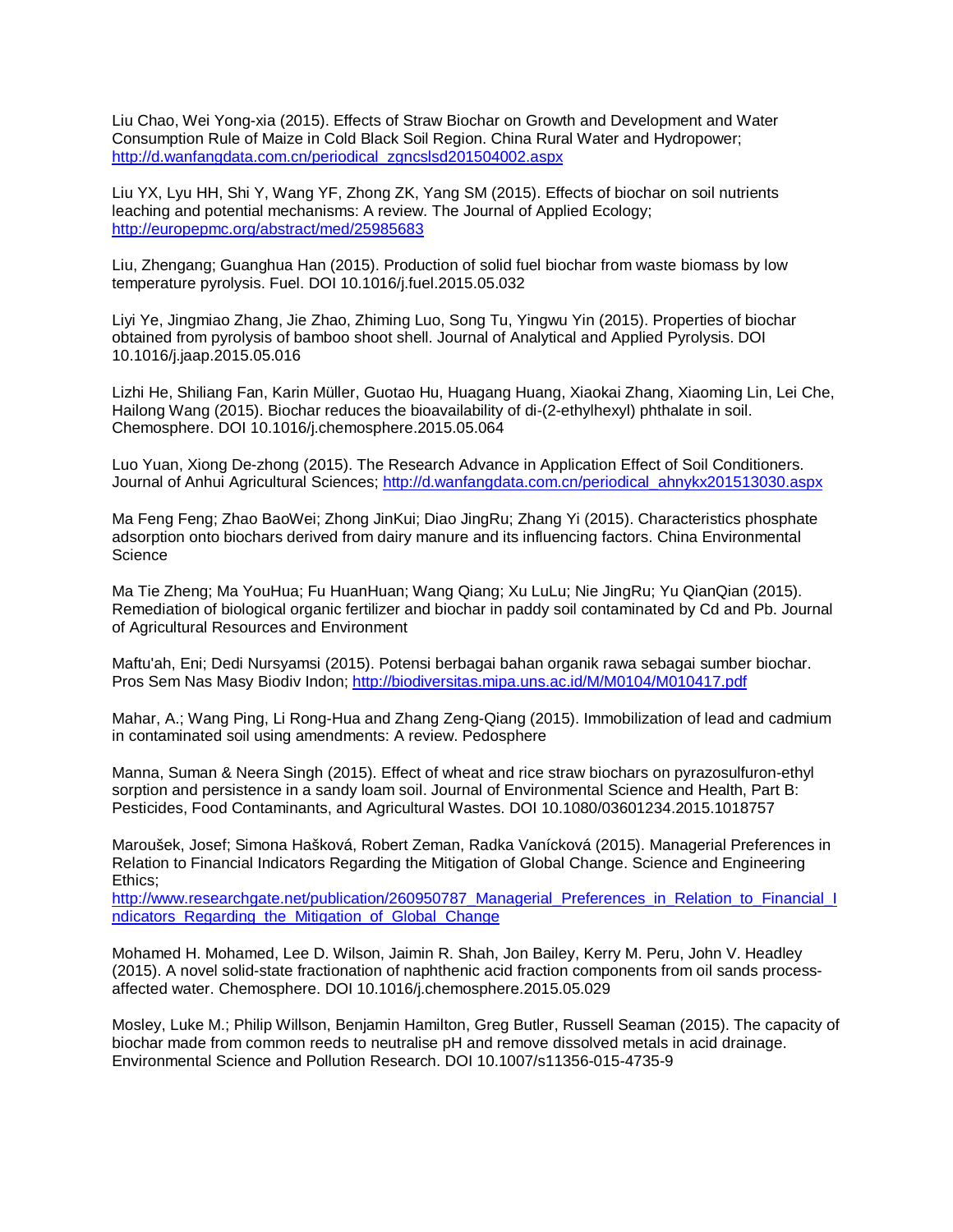Moyo, Mambo; Sikwila Thokozani Lindiwe, Edith Sebata, Benias Chomunorwa Nyamunda, Upenyu Guyo (2015). Equilibrium, kinetic, and thermodynamic studies on biosorption of Cd(II) from aqueous solution by biochar. Research on Chemical Intermediates. DOI 10.1007/s11164-015-2089-z

Nan Nan; David B DeVallance, Xinfeng Xie, Jingxin Wang (2015). The effect of bio-carbon addition on the electrical, mechanical, and thermal properties of polyvinyl alcohol/biochar composites. Journal of Composite Materials[; http://jcm.sagepub.com/content/early/2015/06/04/0021998315589770.abstract](http://jcm.sagepub.com/content/early/2015/06/04/0021998315589770.abstract)

Nansubuga, Irene; Noble Banadda, Frederik Ronsse, Willy Verstraete, Korneel Rabaey (2015). Digestion of high rate activated sludge coupled to biochar formation for soil improvement in the tropics. Water Research. DOI 10.1016/j.watres.2015.05.047

Naqvi, Salman Raza; Yoshimitsu Uemura, Noridah Osman, Suzana Yusup (2015). Production and Evaluation of Physicochemical Characteristics of Paddy Husk Bio-char for its C Sequestration Applications. BioEnergy Research. DOI 10.1007/s12155-015-9634-x

Nayak, Dali; Eli Saetnan, Kun Cheng, Wen Wang, Frank Koslowski, Yan-Fen Cheng, Wei Yun Zhu, Jia-Kun Wang, Jian-Xin Liu, Dominic Moran, Xiaoyuan Yan, Laura Cardenas, Jamie Newbold, Genxing Pan, Yuelai Lu, Pete Smith (2015). Management opportunities to mitigate greenhouse gas emissions from Chinese agriculture. Agriculture, Ecosystems & Environment. DOI 10.1016/j.agee.2015.04.035

Ningbo, Gao; Liu Baoling, Li Aimin, Li Juanjuan (2015). Continuous pyrolysis of pine sawdust at different pyrolysis temperatures and solid residence times. Journal of Analytical and Applied Pyrolysis. DOI 10.1016/j.jaap.2015.05.011

Novotny, Etelvino Henrique; Claudia Maria Branco de Freitas Maia, Márcia Thaís de Melo Carvalho and Beáta Emöke Madari (2015). Biochar: Pyrogenic Carbon for Agricultural Use – A Critical Review. R. Bras. Ci. Solo; [http://ainfo.cnptia.embrapa.br/digital/bitstream/item/125065/1/2015-API-ClaudiaM-RBCS-](http://ainfo.cnptia.embrapa.br/digital/bitstream/item/125065/1/2015-API-ClaudiaM-RBCS-Biochar.pdf)[Biochar.pdf](http://ainfo.cnptia.embrapa.br/digital/bitstream/item/125065/1/2015-API-ClaudiaM-RBCS-Biochar.pdf)

Panda, Achyut Kumar; Narayan Gouda, R. K. Singh, R. K. Patel (2015). Fast pyrolysis of Kaner (Thevetia peruviana) Seed to Fuel and Chemicals. International Journal of Analytical and Applied Chemistry; <http://chemical.journalspub.info/index.php/JAAC/article/view/32>

Park, J. H.; Y. S. Ok, S. H. Kim, J. S. Cho, J. S. Heo, R. D. Delaune, D. C. Seo (2015). Evaluation of phosphorus adsorption capacity of sesame straw biochar on aqueous solution: influence of activation methods and pyrolysis temperatures. Environmental Geochemistry and Health. DOI 10.1007/s10653-015- 9709-9

Ping Chen, Mingxing Sun, Zhixiu Zhu, Jidong Zhang, Guoqing Shen (2015). Optimization of ultrasonicassisted extraction for determination of polycyclic aromatic hydrocarbons in biochar-based fertilizer by gas chromatography–mass spectrometry. Analytical and Bioanalytical Chemistry. DOI 10.1007/s00216- 015-8790-3

Plaza, César; Beatrice Giannetta, José M. Fernández, Esther G. López-de-Sá, Gabriel Gascó, Ana Méndez, and Claudio Zaccone (2015). Effects of biochar on organic matter dynamics in unamended soils and soils amended with municipal solid waste compost and sewage sludge. Geophysical Research Abstracts;

[http://www.researchgate.net/profile/Claudio\\_Zaccone/publication/275037092\\_Effects\\_of\\_biochar\\_on\\_org](http://www.researchgate.net/profile/Claudio_Zaccone/publication/275037092_Effects_of_biochar_on_organic_matter_dynamics_in_unamended_soils_and_soils_amended_with_municipal_solid_waste_compost_and_sewage_sludge/links/5530a22d0cf2f2a588ab25ad.pdf) [anic\\_matter\\_dynamics\\_in\\_unamended\\_soils\\_and\\_soils\\_amended\\_with\\_municipal\\_solid\\_waste\\_compost](http://www.researchgate.net/profile/Claudio_Zaccone/publication/275037092_Effects_of_biochar_on_organic_matter_dynamics_in_unamended_soils_and_soils_amended_with_municipal_solid_waste_compost_and_sewage_sludge/links/5530a22d0cf2f2a588ab25ad.pdf) and sewage sludge/links/5530a22d0cf2f2a588ab25ad.pdf

Powlson, David S.; Clare M. Stirling, M. L. Jat, Bruno G. Gerard, Cheryl A. Palm, Pedro A. Sanchez & Kenneth G. Cassman (2015). Reply to 'No-till agriculture and climate change mitigation'. Nature Climate Change;<http://www.nature.com/nclimate/journal/v5/n6/full/nclimate2654.html>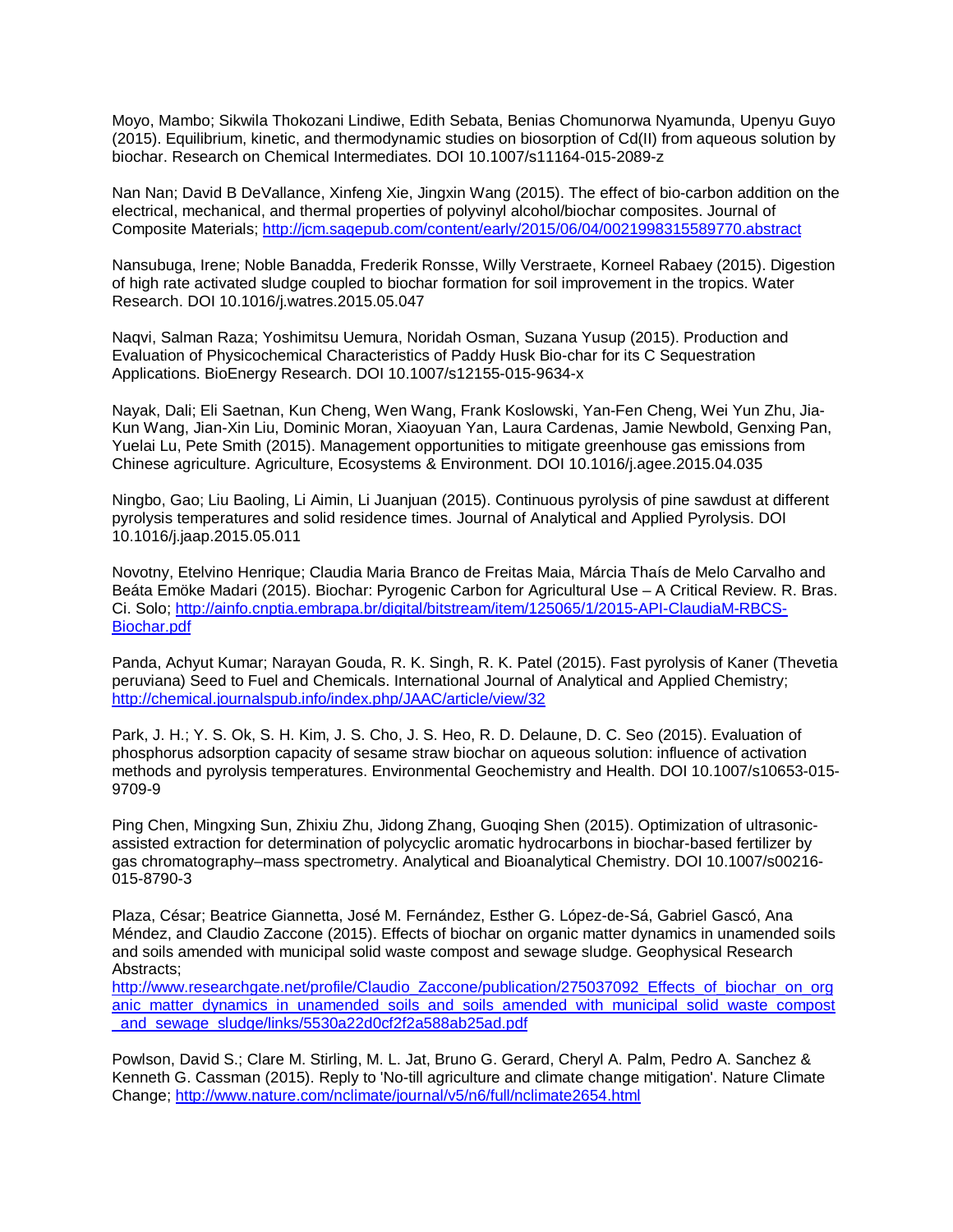Prithvi, S. (2015). Use of urea adsorbed KOH-activated Napier grass biochar for soil conditioning–A step towards biochar tailoring. Spanish Journal of Rural Development; [http://www.researchgate.net/profile/Prithvi\\_Simha2/publication/276377527\\_Use\\_of\\_urea\\_adsorbed\\_KOH](http://www.researchgate.net/profile/Prithvi_Simha2/publication/276377527_Use_of_urea_adsorbed_KOH-activated_Napier_grass_biochar_for_soil_conditioningA_step_towards_biochar_tailoring/links/555c22e708ae6aea08173228.pdf)

 [activated\\_Napier\\_grass\\_biochar\\_for\\_soil\\_conditioningA\\_step\\_towards\\_biochar\\_tailoring/links/555c22e70](http://www.researchgate.net/profile/Prithvi_Simha2/publication/276377527_Use_of_urea_adsorbed_KOH-activated_Napier_grass_biochar_for_soil_conditioningA_step_towards_biochar_tailoring/links/555c22e708ae6aea08173228.pdf) [8ae6aea08173228.pdf](http://www.researchgate.net/profile/Prithvi_Simha2/publication/276377527_Use_of_urea_adsorbed_KOH-activated_Napier_grass_biochar_for_soil_conditioningA_step_towards_biochar_tailoring/links/555c22e708ae6aea08173228.pdf)

Puga, A.P.; C.A. Abreu, L.C.A. Melo, L. Beesley (2015). Biochar application to a contaminated soil reduces the availability and plant uptake of zinc, lead and cadmium. Journal of Environmental Management. DOI 10.1016/j.jenvman.2015.05.036

Quartacci, Mike Frank; Cristina Sgherri; Anna Maria Ranieri (2015). Biochar amendement improves lettuce quality in metal contaminated soils. Book: XIII FISV Congress Book of Abstracts; [https://arpi.unipi.it/handle/11568/652668?mode=full.23#.VYPGc\\_mqqkp](https://arpi.unipi.it/handle/11568/652668?mode=full.23%23.VYPGc_mqqkp)

Qiang Hu, Jingai Shao, Haiping Yang, Dingding Yao, Xianhua Wang, Hanping Chen (2015). Effects of binders on the properties of bio-char pellets. Applied Energy. DOI 10.1016/j.apenergy.2015.05.019

Quinche, Melissa; Suzanne Allaire, Ph.D. (2015). Efficacité environnementale des bandes riveraines aménagées avec Salix et amendées au biochar. Rapport Final; [http://www.researchgate.net/profile/Melissa\\_Quinche/publication/276848038\\_Efficacit\\_environnementale](http://www.researchgate.net/profile/Melissa_Quinche/publication/276848038_Efficacit_environnementale_de_bandes_riveraines_amnages_avec_du_saule_et_du_biochar_au_kamouraska-_Rapport_Final/links/555a5e0d08aeaaff3bfabdf5.pdf) de bandes riveraines amnages avec du saule et du biochar au kamouraska-

Rapport\_Final/links/555a5e0d08aeaaff3bfabdf5.pdf

Riedel, T.; P. Hennessy, S. C. Iden andA. Koschinsky (2015). Leaching of soil-derived major and trace elements in an arable topsoil after the addition of biochar. European Journal of Soil Science. DOI 10.1111/ejss.12256

Rostamian, R.; M. Heidarpour, S.F. Mousavi , M. Afyuni (2015). Application of Rice Husk Biochar to Desalinate Irrigation Water. Journal of Science and Technology of Agriculture and Natural Resources, Water and Soil Science; [http://jstnar.iut.ac.ir/browse.php?a\\_id=2994&sid=1&slc\\_lang=en](http://jstnar.iut.ac.ir/browse.php?a_id=2994&sid=1&slc_lang=en)

Ruysschaert, G.; Vandecasteele, B.; Willekens, K.; Waes, J. van; Laecke, K. van (2014). Soil, nutrients, compost: research for sustainable agriculture. Mededeling ILVO 2014

Sadasivam, Bala Yamini; Krishna R. Reddy (2015). Adsorption and transport of methane in biochars derived from waste wood. Waste Management. DOI 10.1016/j.wasman.2015.04.025

Saffari, Mahboub; Najafali Karimian, Abdolmajid Ronaghi, Jafar Yasrebi, Reza Ghasemi, Reza Ghasemi-Fasaei (2015). Reduction of chromium toxicity by applying various soil amendments in artificially contaminated soil. Journal Advances in Environmental Health Research; [http://www.researchgate.net/profile/Mahboub\\_Saffari/publication/277248121\\_Reduction\\_of\\_chromium\\_to](http://www.researchgate.net/profile/Mahboub_Saffari/publication/277248121_Reduction_of_chromium_toxicity_by_applying_various_soil_amendments_in_artificially_contaminated_soil/links/5564bbef08ae94e9572050cd.pdf) [xicity\\_by\\_applying\\_various\\_soil\\_amendments\\_in\\_artificially\\_contaminated\\_soil/links/5564bbef08ae94e95](http://www.researchgate.net/profile/Mahboub_Saffari/publication/277248121_Reduction_of_chromium_toxicity_by_applying_various_soil_amendments_in_artificially_contaminated_soil/links/5564bbef08ae94e9572050cd.pdf) [72050cd.pdf](http://www.researchgate.net/profile/Mahboub_Saffari/publication/277248121_Reduction_of_chromium_toxicity_by_applying_various_soil_amendments_in_artificially_contaminated_soil/links/5564bbef08ae94e9572050cd.pdf)

Santín, Cristina; Stefan H. Doerr, Evan S. Kane, Caroline A. Masiello, Mikael Ohlson, Jose Maria de la Rosa, Caroline M. Preston and Thorsten Dittmar (2015). Towards a global assessment of pyrogenic carbon from vegetation fires. Global Change Biology. DOI 10.1111/gcb.12985

Santos, Lidya B.; Maria V. Striebeck, Marisa S. Crespi, Clovis A. Ribeiro, Marcelo De Julio (2015). Characterization of biochar of pine pellet. Journal of Thermal Analysis and Calorimetry. DOI 10.1007/s10973-015-4740-8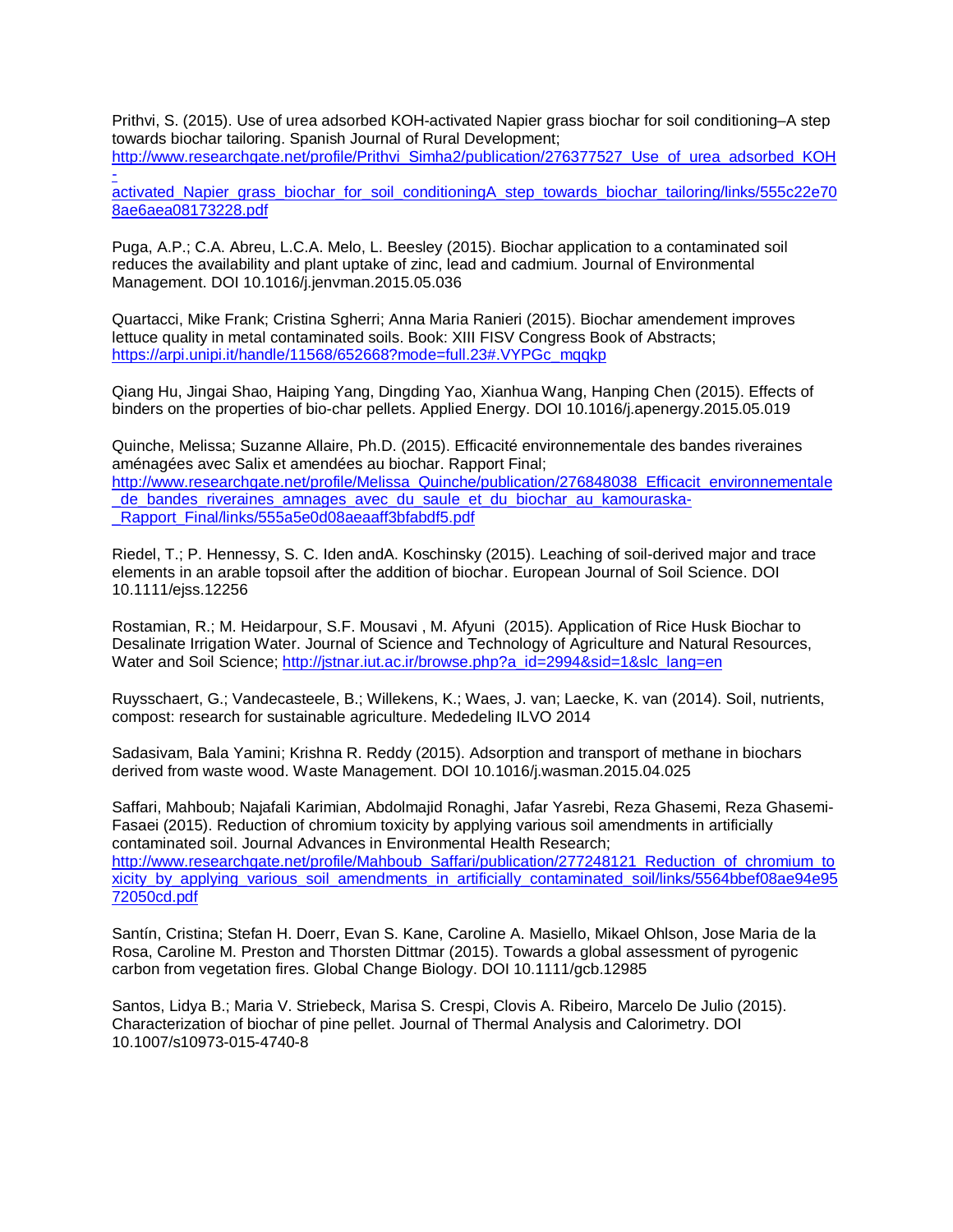Shahkarami, Sepideh; Ramin Azargohar, Ajay K. Dalai, Jafar Soltan (2015). Breakthrough CO2 adsorption in bio-based activated carbons. Journal of Environmental Sciences. DOI 10.1016/j.jes.2015.03.008

Sharma, Abhishek; Vishnu Pareek, Dongke Zhang (2015). Biomass pyrolysis—A review of modelling, process parameters and catalytic studies. Renewable and Sustainable Energy Reviews. DOI 10.1016/j.rser.2015.04.193

Sieber, Stefan; Srijna Jha, Amjath-Babu Tharayil Shereef, Franziska Bringe, Wibke Crewett, Goetz Uckert, Severin Polreich, Tim Hycenth Ndah, Frieder Graef, Klaus Mueller (2015). Integrated assessment of sustainable agricultural practices to enhance climate resilience in Morogoro, Tanzania. Regional Environmental Change. DOI 10.1007/s10113-015-0810-5

Smith, Jo U.; Anke Fischer, Paul D. Hallett, Hilary Y. Homans, Pete Smith, Yakubu Abdul-Salam, Hanna H. Emmerling, Euan Phimister (2015). Sustainable use of organic resources for bioenergy, food and water provision in rural Sub-Saharan Africa. Renewable and Sustainable Energy Reviews. DOI 10.1016/j.rser.2015.04.071

Syairah, Nur; Mohamad Aziz (2015). Biochar From Oil Palm Empty Fruit Bunches And Oil Palm Shells Via Slow Pyrolysis. Thesis: Universiti Sains Malaysia;<http://eprints.usm.my/28968>

Thomas, Sean C.; Nigel Gale (2015). Biochar and forest restoration: a review and meta-analysis of tree growth responses. New Forests. DOI 10.1007/s11056-015-9491-7

Thornley, Patricia; Paul Gilbert, Simon Shackley, Jim Hammond (2015). Maximizing the greenhouse gas reductions from biomass: The role of life cycle assessment. Biomass and Bioenergy. DOI 10.1016/j.biombioe.2015.05.002

Uchimiya, Minori; Syuntaro Hiradate, and Michael Jerry Antal (2015). Dissolved Phosphorus Speciation of Flash Carbonization, Slow Pyrolysis, and Fast Pyrolysis Biochars. ACS Sustainable Chemistry and Engineering. DOI 10.1021/acssuschemeng.5b00336

Wang, Daoyuan; Fungai N. D. Mukome, Denghua Yan, Hao Wang, Kate M. Scow & Sanjai J. Parikh (2015). Phenylurea herbicide sorption to biochars and agricultural soil. Journal of Environmental Science and Health, Part B: Pesticides, Food Contaminants, and Agricultural Wastes. DOI 10.1080/03601234.2015.102883

Wang RuiFeng; Zhao LiXin; Shen YuJun; Meng HaiBo; Yang HongZhi (2015). Research progress on preparing biochar and its effect on soil physio-chemical properties. Journal of Agricultural Science and Technology (Beijing)

Wenjia Jin, Kaushlendra Singh, John Zondlo (2015). Co-processing of pyrolysis vapors with bio-chars for ex-situ upgrading. Renewable Energy. DOI 10.1016/j.renene.2015.04.067

Xu, Cheng-Yuan; Shahla Hosseini Bai, Zhihong Xu, Timothy J Blumfield, Haitao Zhao, Hailong Wang, Helen Wallace, Lukas Van Zwieten (2015). Biochar application increases soil available nitrogen and plant-to-soil carbon input; [http://www.researchgate.net/profile/Shahla\\_Hosseini\\_Bai/publication/277078026\\_Biochar\\_application\\_inc](http://www.researchgate.net/profile/Shahla_Hosseini_Bai/publication/277078026_Biochar_application_increases_soil_available_nitrogen_and_plant-to-soil_carbon_input/links/5562aa7708ae9963a11b4d18.pdf) [reases\\_soil\\_available\\_nitrogen\\_and\\_plant-to-soil\\_carbon\\_input/links/5562aa7708ae9963a11b4d18.pdf](http://www.researchgate.net/profile/Shahla_Hosseini_Bai/publication/277078026_Biochar_application_increases_soil_available_nitrogen_and_plant-to-soil_carbon_input/links/5562aa7708ae9963a11b4d18.pdf)

Yakout, Sobhy M. (2015). Monitoring the Changes of Chemical Properties of Rice Straw–Derived Biochars Modified by Different Oxidizing Agents and Their Adsorptive Performance for Organics. Bioremediation Journal. DOI 10.1080/10889868.2015.1029115